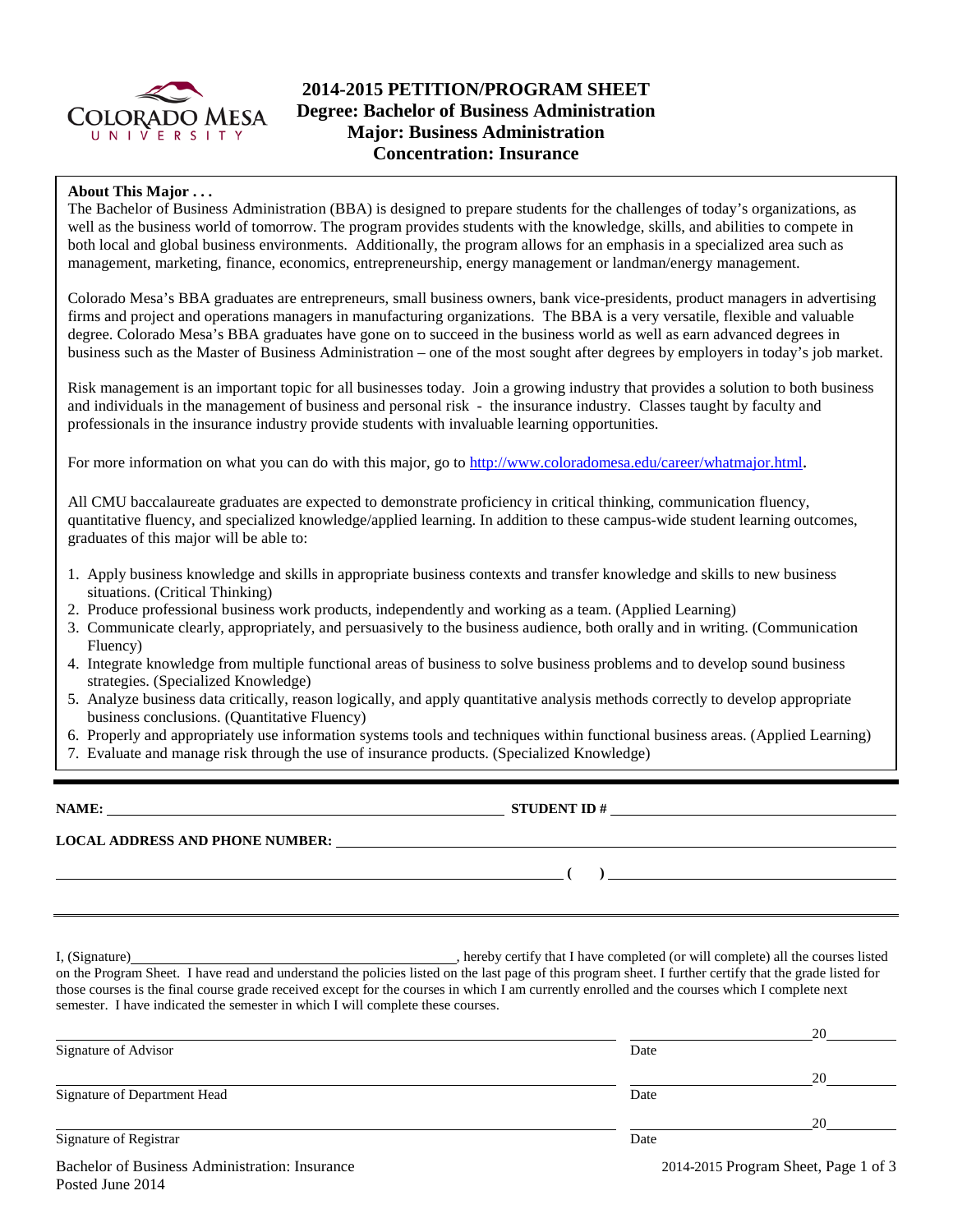## **Students should work closely with a faculty advisor when selecting and scheduling courses prior to registration.**

Degree Requirements:

- 120 semester hours total (Students must complete a minimum of 30 of the last 60 hours of credit at CMU, with at least 15 semester hours in major discipline courses numbered 300 or higher).
- 40 upper division credits (A minimum of 15 taken at the 300-400 course levels within the major at CMU).
- 2.00 cumulative GPA or higher in all CMU coursework
- 2.00 cumulative GPA or higher in coursework toward the major content area
- Pre-collegiate courses (usually numbered below 100) cannot be used for graduation.
- A student must follow the CMU graduation requirements either from 1) the program sheet for the major in effect at the time the student officially declares a major; or 2) a program sheet for the major approved for a year subsequent to the year during which the student officially declares the major and is approved for the student by the department head. Because a program may have requirements specific to the degree, the student should check with the faculty advisor for additional criteria. It is the student's responsibility to be aware of, and follow, all requirements for the degree being pursued. Any exceptions or substitutions must be approved by the student's faculty advisor and Department Head.
- When filling out the program sheet a course can be used only once.
- See the "Undergraduate Graduation Requirements" in the catalog for additional graduation information.

**GENERAL EDUCATION REQUIREMENTS** (31 semester hours) See the current catalog for a list of courses that fulfill the requirements below. If a course is on the general education list of options and a requirement for your major, you must use it to fulfill the major requirement and make a different selection within the general education requirement.

| Course No Title                                                                                                                                                                                                                                    |    | Sem.hrs Grade Term/Trns |
|----------------------------------------------------------------------------------------------------------------------------------------------------------------------------------------------------------------------------------------------------|----|-------------------------|
| <b>English</b> (6 semester hours, must receive a grade of "C" or better and                                                                                                                                                                        |    |                         |
| must be completed by the time the student has 60 semester hours.)                                                                                                                                                                                  |    |                         |
| <b>ENGL 111 English Composition</b>                                                                                                                                                                                                                | 3  |                         |
| <b>ENGL 112 English Composition</b>                                                                                                                                                                                                                | 3  |                         |
| <b>Math:</b> (3 semester hours, must receive a grade of "C" or better, must be<br>completed by the time the student has 60 semester hours.)<br>MATH 113 College Algebra<br>*3 credits apply to the General Ed requirements and 1 credit applies to | 4* |                         |
| elective credit                                                                                                                                                                                                                                    |    |                         |
| <b>Humanities</b> (3 semester hours)                                                                                                                                                                                                               |    |                         |

\_\_\_\_\_\_ \_\_\_\_ \_\_\_\_\_\_\_\_\_\_\_\_\_\_\_\_\_\_\_\_\_\_\_\_ \_\_\_\_ \_\_\_\_\_ \_\_\_\_\_\_\_\_ **Social and Behavioral Sciences** (6 semester hours) ECON 201 Principles of Macroeconomics 3 ECON 202 Principles of Microeconomics 3

**Natural Sciences** (7 semester hours, one course must include a lab) \_\_\_\_\_\_ \_\_\_\_ \_\_\_\_\_\_\_\_\_\_\_\_\_\_\_\_\_\_\_\_\_\_\_\_ \_\_\_\_ \_\_\_\_\_ \_\_\_\_\_\_\_\_

\_\_\_\_\_\_ \_\_\_\_ \_\_\_\_\_\_\_\_\_\_\_\_\_\_\_\_\_\_\_\_\_\_\_\_ \_\_\_\_ \_\_\_\_\_ \_\_\_\_\_\_\_\_

\_\_\_\_\_\_ \_\_\_\_ \_\_\_\_\_\_\_\_\_\_\_\_\_\_\_\_\_\_\_\_\_\_\_\_ \_\_\_\_ \_\_\_\_\_ \_\_\_\_\_\_\_\_  $\rule{1em}{0.7em} \vrule{1em}{0.7em} - \, L =$ 

**History** (3 semester hours)

HIST \_\_\_\_ \_\_\_\_\_\_\_\_\_\_\_\_\_\_\_\_\_\_\_\_\_\_\_\_ \_\_\_\_ \_\_\_\_\_ \_\_\_\_\_\_\_\_

**Fine Arts** (3 semester hours)

|                 |  | encuuning courses prior to regis |
|-----------------|--|----------------------------------|
| Course No Title |  |                                  |

Sem.hrs Grade Term/Trns

#### **OTHER LOWER DIVISION REQUIREMENTS** (6 semester hours)

|        | <b>Kinesiology</b> (3 semester hours) |  |
|--------|---------------------------------------|--|
|        | KINE 100 Health and Wellness          |  |
| KINA 1 |                                       |  |
| KIN A  |                                       |  |

**Applied Studies** (3 semester hours)

**FOUNDATION COURSES** (17 semester hours) These courses, plus ECON 201 & 202 and Gen Ed English & Math requirements must be completed within the student's first 60 hours.

\_\_\_\_\_\_ \_\_\_\_ \_\_\_\_\_\_\_\_\_\_\_\_\_\_\_\_\_\_\_\_\_\_\_\_ \_\_\_\_ \_\_\_\_\_ \_\_\_\_\_\_\_\_

|          | completed within the student s first ob hours. |   |  |
|----------|------------------------------------------------|---|--|
| ACCT 201 | Principles of Financial Acctg                  |   |  |
| ACCT 202 | Principles of Managerial Acctg 3               |   |  |
| BUGB 105 | Freshman Business Seminar                      |   |  |
| BUGB 211 | <b>Business Communications</b>                 |   |  |
| CISB 101 | Business Inform. Technology                    |   |  |
|          | or CISB 205 Advanced Business Software         | 3 |  |
| CISB 241 | Intro to Business Analysis                     |   |  |
|          | or STAT 200 Probability and Statistics         | 3 |  |
|          |                                                |   |  |

### **BACHELOR OF BUSINESS ADMINISTRATION: INSURANCE CONCENTRATION REQUIREMENTS** (63) semester hours

### **Business Administration Core** (33 semester hours)

| <b>BUGB 349</b> | Legal Environment of Business 3            |   |  |
|-----------------|--------------------------------------------|---|--|
| <b>BUGB 401</b> | <b>International Business</b>              |   |  |
| <b>CISB 210</b> | <b>Fundamentals of Info Systems</b>        | 3 |  |
| <b>FINA 301</b> | <b>Managerial Finance</b>                  |   |  |
| MANG 201        | Principles of Management                   |   |  |
| MANG 301        | Organizational Behavior                    |   |  |
| <b>MANG 371</b> | Human Resource Management 3                |   |  |
| <b>MANG 471</b> | <b>Operations Management</b>               |   |  |
| <b>MANG 491</b> | <b>Business Strategy</b>                   |   |  |
| MARK 231        | Principles of Marketing                    |   |  |
| CISB 341        | <b>Quantitative Decision Making</b>        | 3 |  |
|                 | or MANG 341 Quantitative Decision Making 3 |   |  |
|                 | or MARK 350 Marketing Research             |   |  |
|                 |                                            |   |  |

#### **Insurance Concentration Courses** (30 semester hours)

|                 | <b>Institutive Concentration Courses</b> (50 semester hours) |   |  |  |  |  |
|-----------------|--------------------------------------------------------------|---|--|--|--|--|
|                 | Insurance Nucleus (15 semester hours)                        |   |  |  |  |  |
| <b>FINA 320</b> | <b>Fundamentals of Investments</b>                           | 3 |  |  |  |  |
| <b>FINA 310</b> | <b>Risk Management</b>                                       |   |  |  |  |  |
| <b>FINA 412</b> | Life/Health Insurance Licensure                              |   |  |  |  |  |
|                 | & Financial Planning                                         | 3 |  |  |  |  |
| <b>FINA 415</b> | Property/Liability Insurance                                 |   |  |  |  |  |
|                 | Licensure                                                    | 3 |  |  |  |  |
|                 | MANG 475 Compensation & Rewards                              | 3 |  |  |  |  |
|                 |                                                              |   |  |  |  |  |

**Concentration Electives** (15 semester hours) Choose 15 hours that complement the nucleus or choose the nucleus of second Concentration. **At least 1 hour must be upper division.**

\_\_\_\_\_\_ \_\_\_\_ \_\_\_\_\_\_\_\_\_\_\_\_\_\_\_\_\_\_\_\_\_\_\_\_ \_\_\_\_ \_\_\_\_\_ \_\_\_\_\_\_\_\_ \_\_\_\_\_\_ \_\_\_\_ \_\_\_\_\_\_\_\_\_\_\_\_\_\_\_\_\_\_\_\_\_\_\_\_ \_\_\_\_ \_\_\_\_\_ \_\_\_\_\_\_\_\_ \_\_\_\_\_\_ \_\_\_\_ \_\_\_\_\_\_\_\_\_\_\_\_\_\_\_\_\_\_\_\_\_\_\_\_ \_\_\_\_ \_\_\_\_\_ \_\_\_\_\_\_\_\_

| <b>Electives</b> (3 semester hours of college level courses appearing on your    |  |
|----------------------------------------------------------------------------------|--|
| final transcript, <b>not listed above</b> to bring total semester hours to 120.) |  |
| *MATH 113 College Algebra                                                        |  |

\_\_\_\_\_\_ \_\_\_\_ \_\_\_\_\_\_\_\_\_\_\_\_\_\_\_\_\_\_\_\_\_\_\_\_ 2 \_\_\_\_\_ \_\_\_\_\_\_\_\_